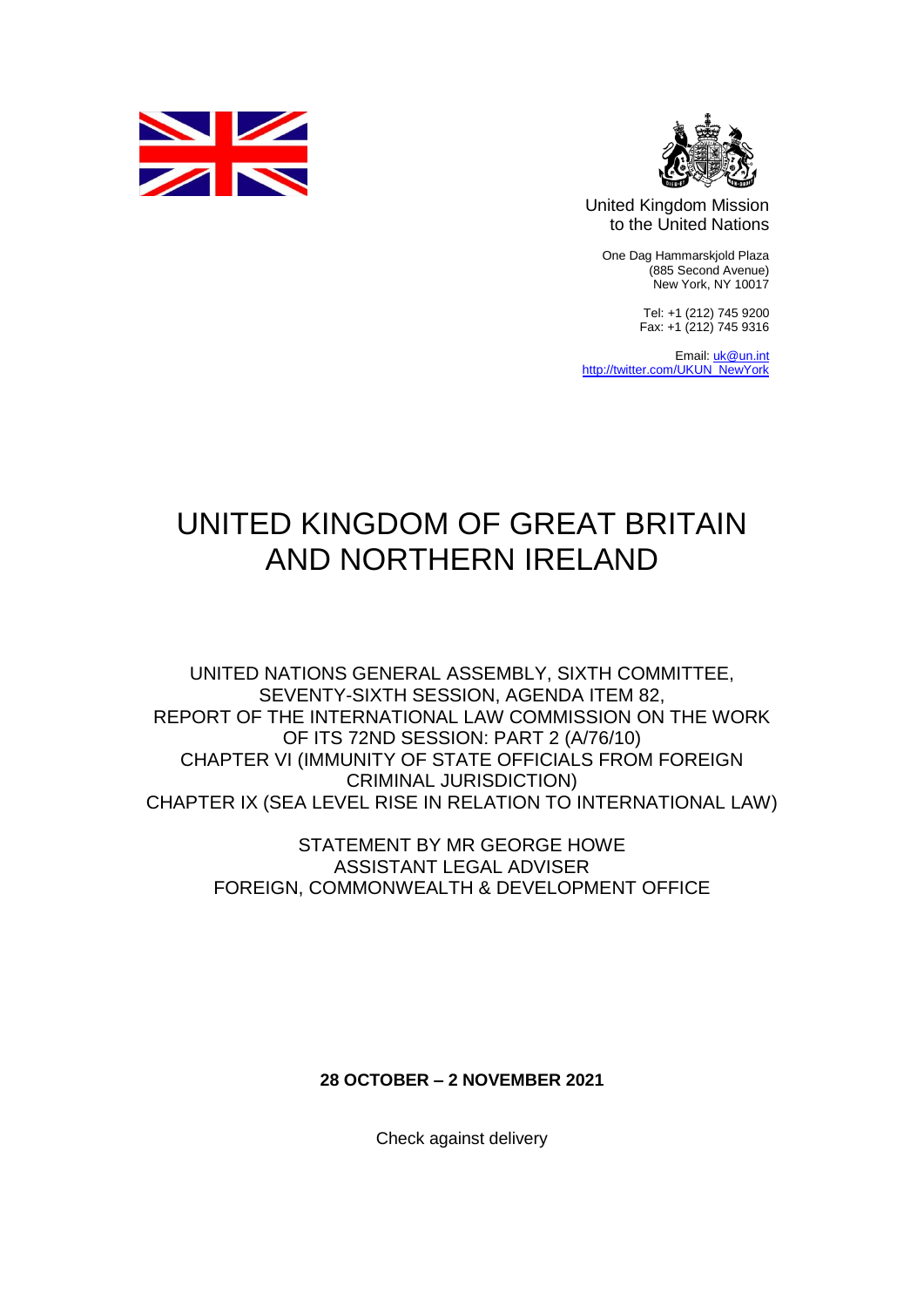Madam Chair,

- 1. The United Kingdom thanks the Commission for its continued work and consideration of the important topic of **'Immunity of State officials from foreign criminal jurisdiction'** and thanks the Special Rapporteur, Ms Concepción Escobar Hernández, for her eighth report.
- 2. The United Kingdom commends the measured way in which the Commission is now approaching this sensitive topic, while noting that substantive issues – including areas of significant disagreement remain to be addressed and that considerable further work is required before the draft articles are presented to States for their considered views. The United Kingdom hopes, nevertheless, that this can be done next year, before the end of the present quinquennium.
- 3. The United Kingdom takes note of the progress achieved by the Commission during this session, including its provisional adoption of draft articles 8 *ante*, 8, 9, 10, 11 and 12 and accompanying commentaries, and emphasises that any proposals the Commission makes in relation to procedural requirements must respect, and be capable of application across, diverse national legal systems. The United Kingdom also underlines the practical significance of the Commission's work in this area for national authorities. It would be preferable if the obligation to consider immunity were triggered only where the competent authorities of the forum State were considering exercising criminal jurisdiction in respect of an individual; it was made clear by that individual, or by the State whom they were purporting to represent, that they claimed the status of a State official; and the proposed exercise of criminal jurisdiction would, if the claim to that status were made out, engage or impinge on the immunity owed to the individual by virtue of that status.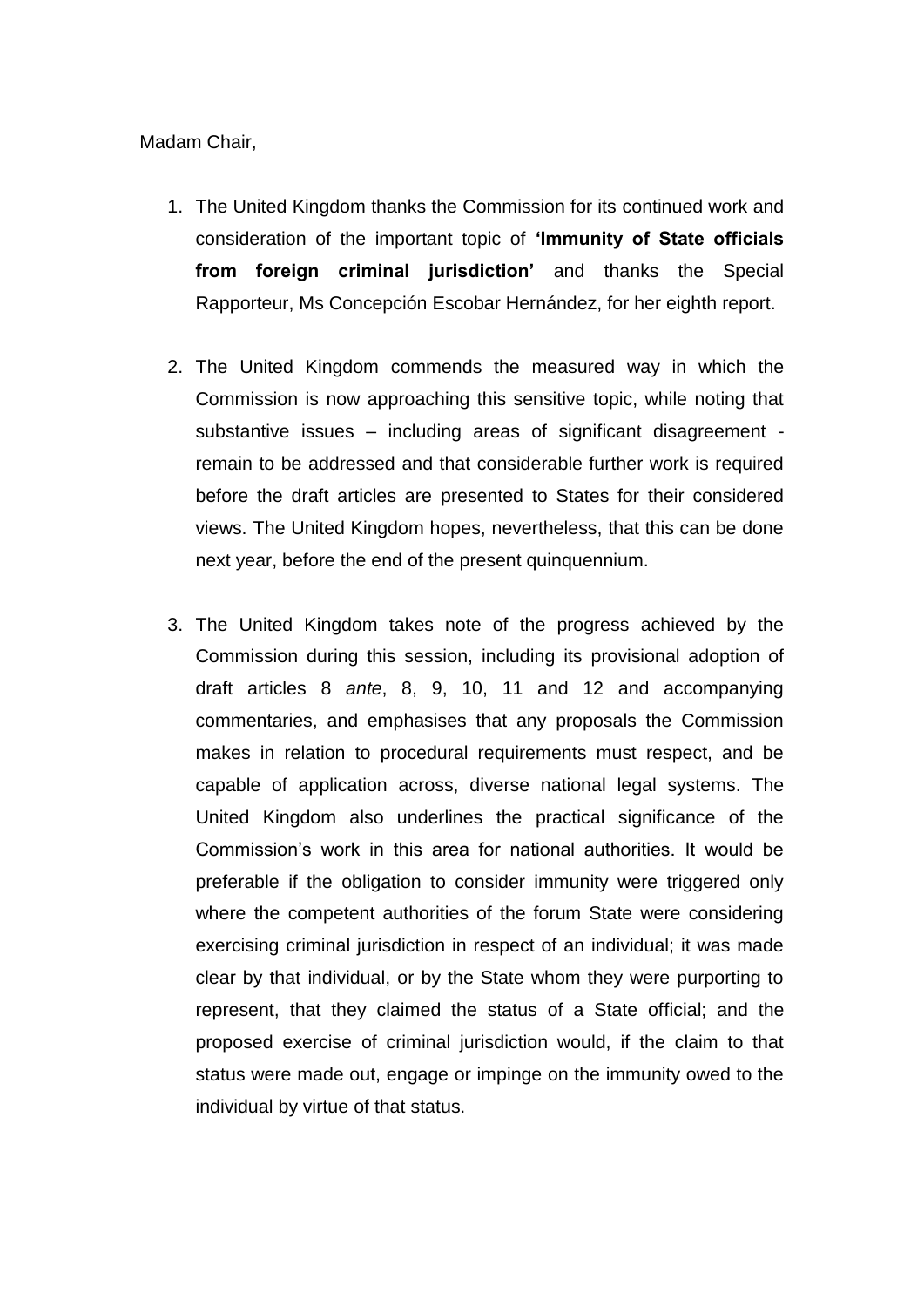- 4. The United Kingdom also takes note of the Commission's wellreasoned debate in relation to paragraph 5 of draft article 11 on the irrevocability of waiver of immunity and welcomes its invitation to States in paragraph (18) of its commentary to provide comments.
- 5. The United Kingdom notes the dearth of State practice in this area. Yet, at the same time, the United Kingdom cautions against making an assumption that, just because States do not regularly revoke waivers of immunity, there must be an absolute rule against such revocations. The possible exceptions identified by members of the Commission in paragraph (15) of the commentary are by their very nature wholly exceptional.
- 6. As with the other provisions already considered by the Commission, the United Kingdom wishes to reserve its position until a full set of draft articles can be read together in context. However, given the importance of legal certainty, it is vital that the commentary prepared by the Commission for this paragraph provides a full explanation of the purpose and meaning of any text it adopts, as well as any contrary views. The United Kingdom also emphasises that the revocation of a waiver must not be made arbitrarily.
- 7. Finally, the United Kingdom notes the Commission's discussion in relation to the form of its output on this topic. The United Kingdom reiterates that it is of vital importance that the Commission clearly indicates those draft articles which it considers to reflect existing international law and those which it does not, whether on the basis of representing the progressive development of international law or whether amounting to proposals for new law. If the goal for the draft articles is to act as a set of guidelines for use in domestic courts, States, as well as their judges and practitioners, need to know what the Commission considers existing international law to be. Conversely, if the aim is to make a proposal to States for new law to regulate this topic, that should be clearly stated. The United Kingdom reiterates that,